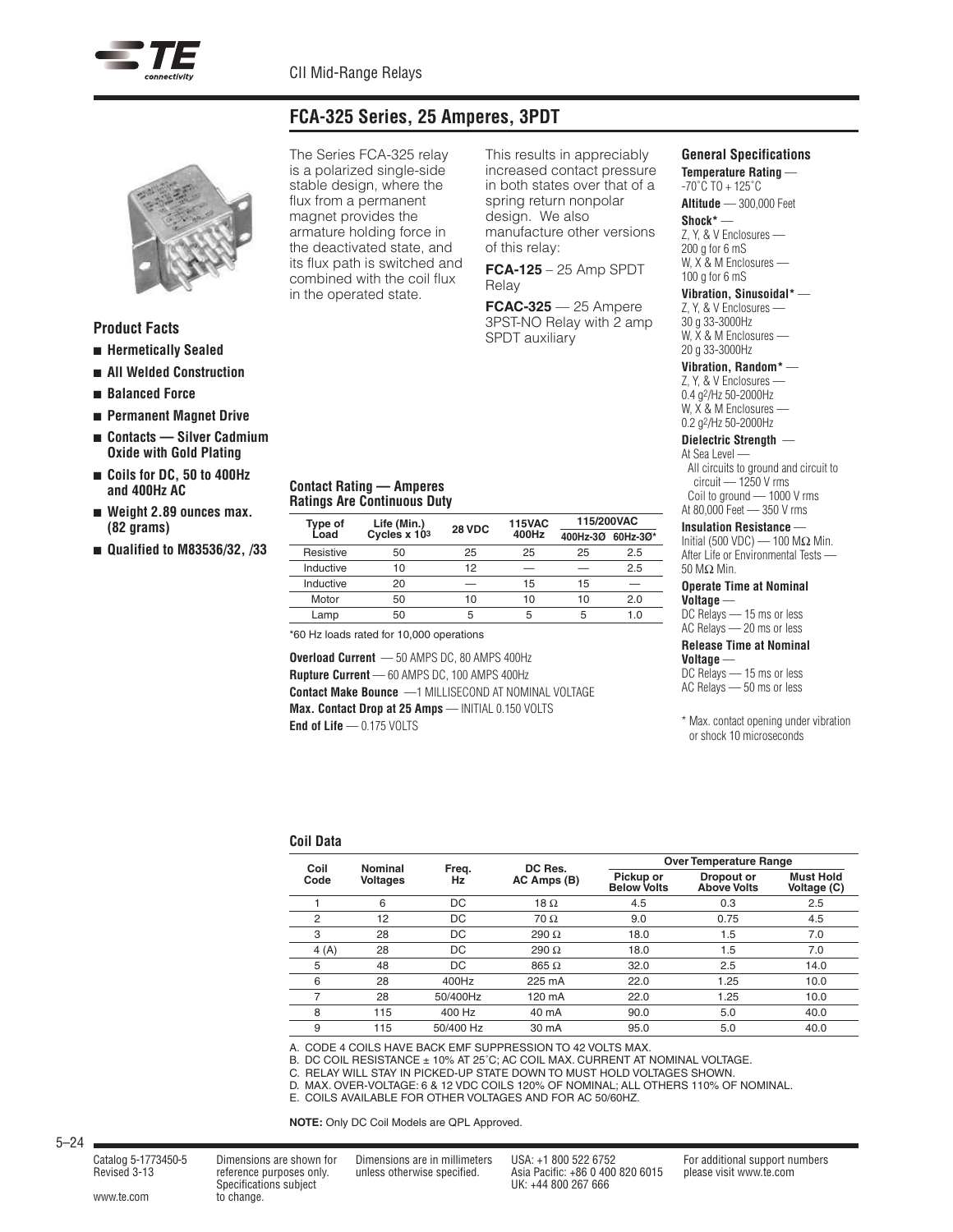

# **FCA-325 Series, 25 Amperes, 3PDT** (Continued)

Below are shown the standard terminal types and the enclosures available. Specify the assembly as indicated under How To Order. Dimensions are shown in inches  $\pm$  .010 and (Millimeters  $\pm$  .25).



www.te.com to change.

Revised 3-13 reference purposes only. unless otherwise specified. Asia Pacific: +86 0 400 820 6015 please visit www.te.com Specifications subject UK: +44 800 267 666

5–25

 $\supseteq$ 

**5**

Mid-Range

Relays